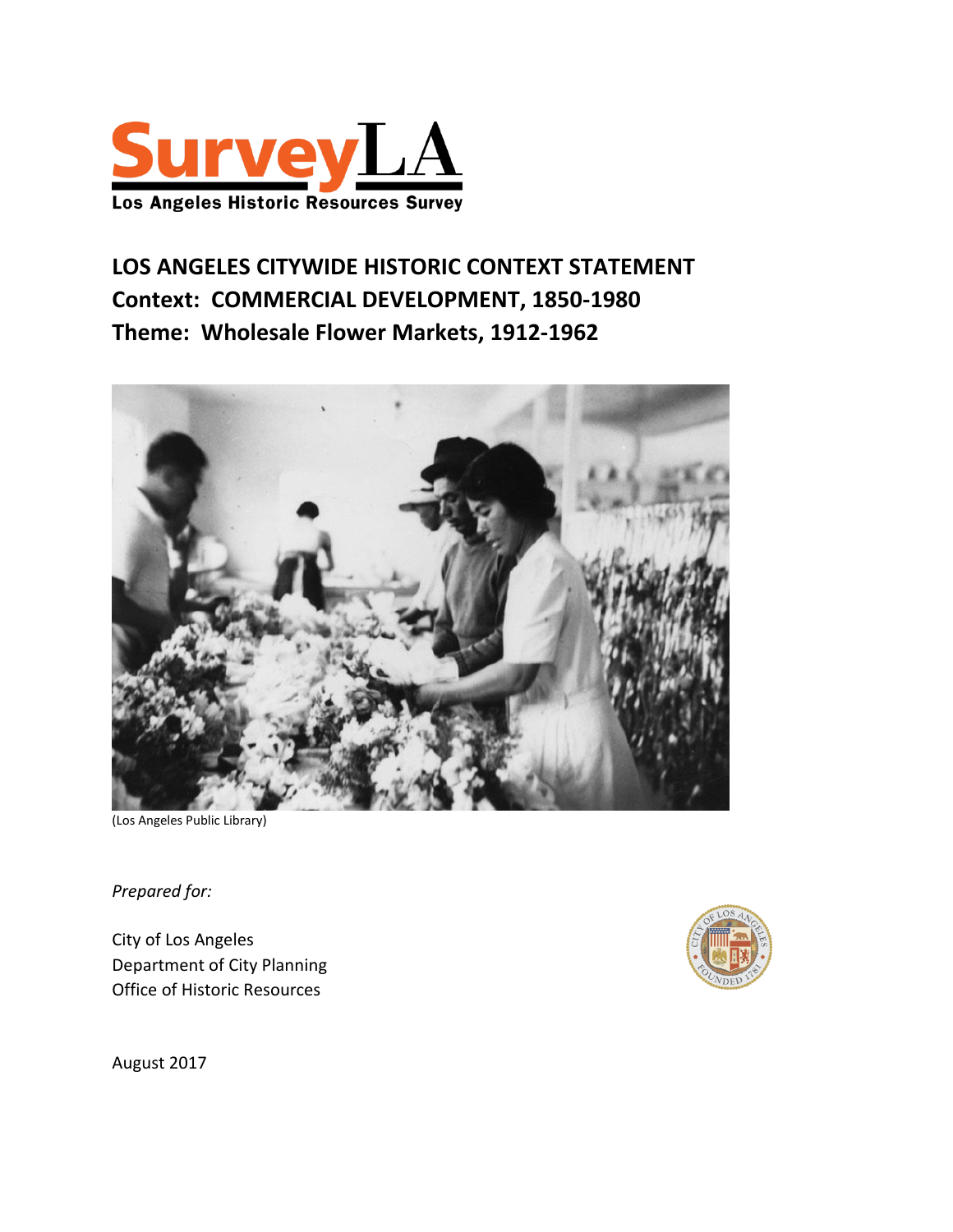# **TABLE OF CONTENTS**

| <b>PREFACE</b>               |    |
|------------------------------|----|
| <b>CONTRIBUTOR</b>           |    |
| <b>INTRODUCTION</b>          |    |
| <b>HISTORIC CONTEXT</b>      |    |
| <b>ELIGIBILITY CRITERIA</b>  | q  |
| <b>SELECTED BIBLIOGRAPHY</b> | 12 |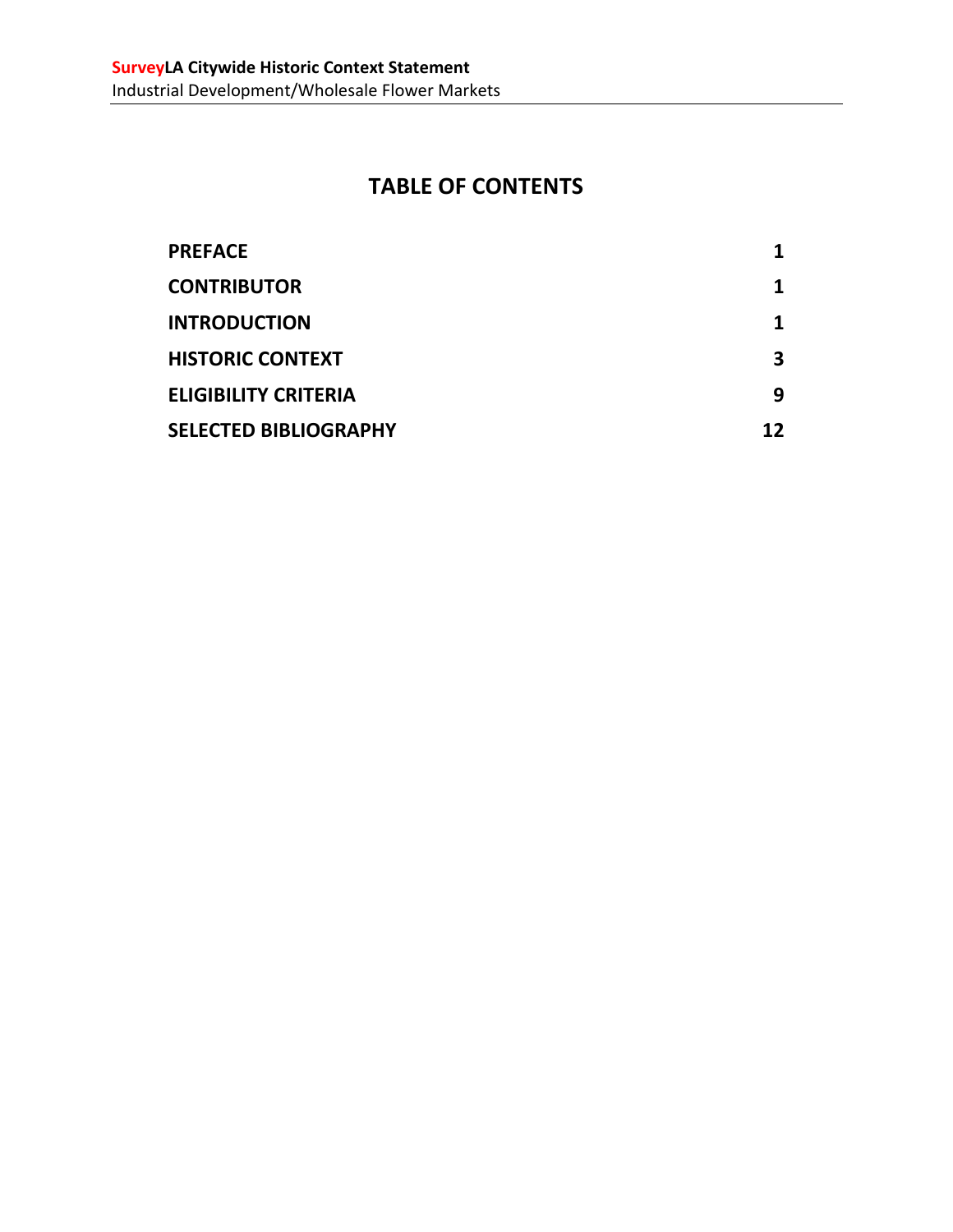## <span id="page-2-0"></span>**PREFACE**

This context is as a component of Los Angeles' citywide Historic Context Statement and provides guidance to field surveyors and historians in identifying and evaluating historic resources relating to the wholesale flower industry in Los Angeles. This is a separately published subtheme of the citywide Industrial Development context. Refer to www.HistoricPlacesLA.org for information on designated resources associated with this property type as well as those identified through SurveyLA and other surveys.

## <span id="page-2-1"></span>**CONTRIBUTOR**

Allison M. Lyons is an Associate Architectural Historian at GPA Consulting; she earned her Master of Science degree in Historic Preservation from Columbia University, and has been practicing in the field since 2008.

## <span id="page-2-2"></span>**INTRODUCTION**

The wholesale flower industry is part of a larger process that includes breeding, cultivating, selling, and arranging cut flowers.<sup>1</sup> The wholesale cut flower industry of Los Angeles is concentrated across a few blocks in an area of Downtown Los Angeles dominated by wholesale operations for many of the city's manufacturing, agricultural, and food-related industries. The wholesale flower industry grew from a locally concentrated trade in the late 1890s to a wholesale operation that is now linked with a large, international network of growers, wholesalers, and retailers. This subtheme focuses on the wholesale flower industry and the property type, the wholesale warehouse, associated with this industry in Los Angeles.

A theme specifically for the wholesale flower industry and associated property types was not initially included in the Industrial Development Historic Context for SurveyLA. However, the city's early flower farms, the first stage of the wholesale flower industry, are addressed in the Agricultural Roots theme of the industrial context.<sup>2</sup> Early sales locations for cut flowers were nurseries and informal stands near the farms. Residential gardeners harvested blooms for sale to local florists, and the sourcing systems for florists' shops was not centralized.<sup>3</sup> Wholesale cut flower markets began as informal meeting places where it was convenient for growers to bring their goods. The earliest wholesale operations for cut flowers emerged in the 1910s and used existing loft buildings or vacant lots. When the first purposebuilt wholesale flower markets were constructed in the 1930s, the buildings were similar to other wholesale operations for perishable goods: typically, big, boxy warehouses with cold storage sections and loading docks for trucks.<sup>4</sup> Another part of the flower trade are florists' shops, which are best classified as retail stores and are explored in the Commercial Development context.<sup>5</sup>

<sup>1</sup> Amy Stewart, *Flower Confidential* (Chapel Hill: Algonquin Books, 2007), 6.

<sup>&</sup>lt;sup>2</sup> No cut flower farms were identified in the SurveyLA field surveys. Several nurseries were identified in the field survey under the theme of Commercial Identity as longstanding local businesses. Nurseries are related to the flower industry, but not part of the same process of growing and selling cut flowers.

<sup>3</sup> Peggi Ridgway and Jan Works, *Sending Flowers to America: Stories of the Los Angeles Flower Market and the people who built an American floral industry (*Los Angeles: American Florists' Exchange, Ltd., 2008), 11.

<sup>4</sup> Stewart, *Flower Confidential*, 4.

<sup>5</sup> Several florist retail shops were identified in the field survey as contributors to commercial historic districts..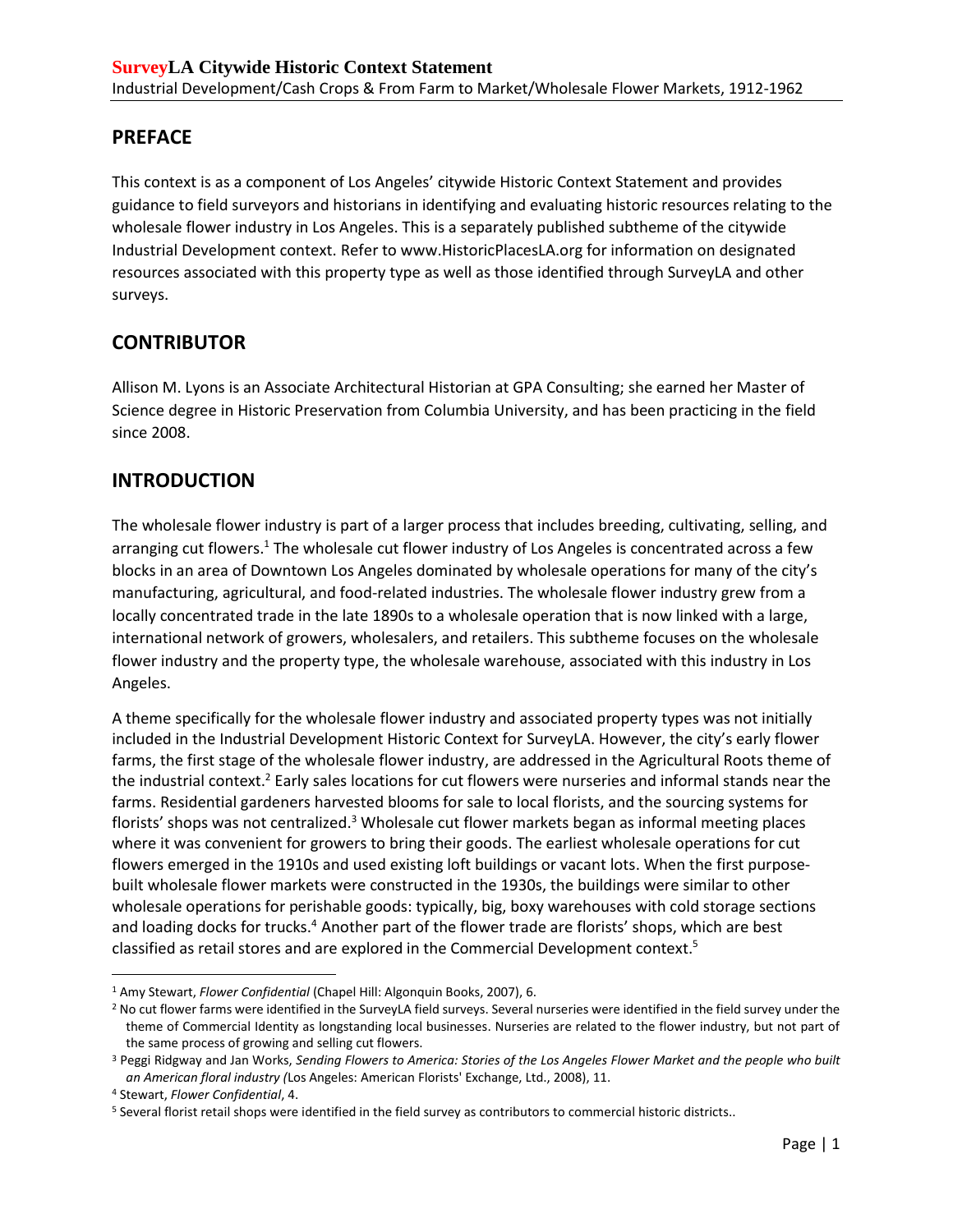Despite the physical similarity of wholesale flower markets to other cold storage and wholesale perishable goods distribution buildings, the wholesale flower market property type in Los Angeles is distinguished from other wholesale operations by an association with the Japanese American community. <sup>6</sup> Though Genovese Italian and Greek immigrants also played an important role in the wholesale flower industry in California, Japanese Americans dominated the industry over several generations. <sup>7</sup> Early flower markets where growers gathered to sell goods were divided along ethnic lines, and the Japanese American community's market evolved into the city's leading wholesale cut flower operation. Eventually, different ethnic groups began to cooperate and consolidate under one roof, but this did not happen until the early 1960s, when the first American-born generation took charge from its parents. 8

The wholesale flower industry is a significant representation of the history of Los Angeles, reflecting the city's ethnic and industrial heritage. Unfortunately, most remaining buildings associated with the history of the wholesale cut flower industry do not retain sufficient integrity to convey significance. Despite the lack of remaining historic resources to represent this theme, the history of the wholesale cut flower industry is explored further because it reflects the heritage and resilience of the Japanese American community as well as the growing internationalism of the Los Angeles in the mid-twentieth century.

<sup>6</sup> See also the Japanese Americans in Los Angeles historic context; other property types that reflect the significance of Japanese American in the history of Los Angeles are explored in this context.

<sup>7</sup> Like Japanese immigrants, Greek immigrants gravitated to the flower industries in many cities where they settled in the early twentieth century. One group of Greek immigrants were the Rhodelisi, Jewish people from the island of Rhodes who came to Los Angeles in the 1920s. The length of association with this group was short in Los Angeles, lasting only one generation, and they do not appear to have established themselves as important figures in the city's wholesale flower industry.

<sup>8</sup> Stewart, *Flower Confidential*, 72.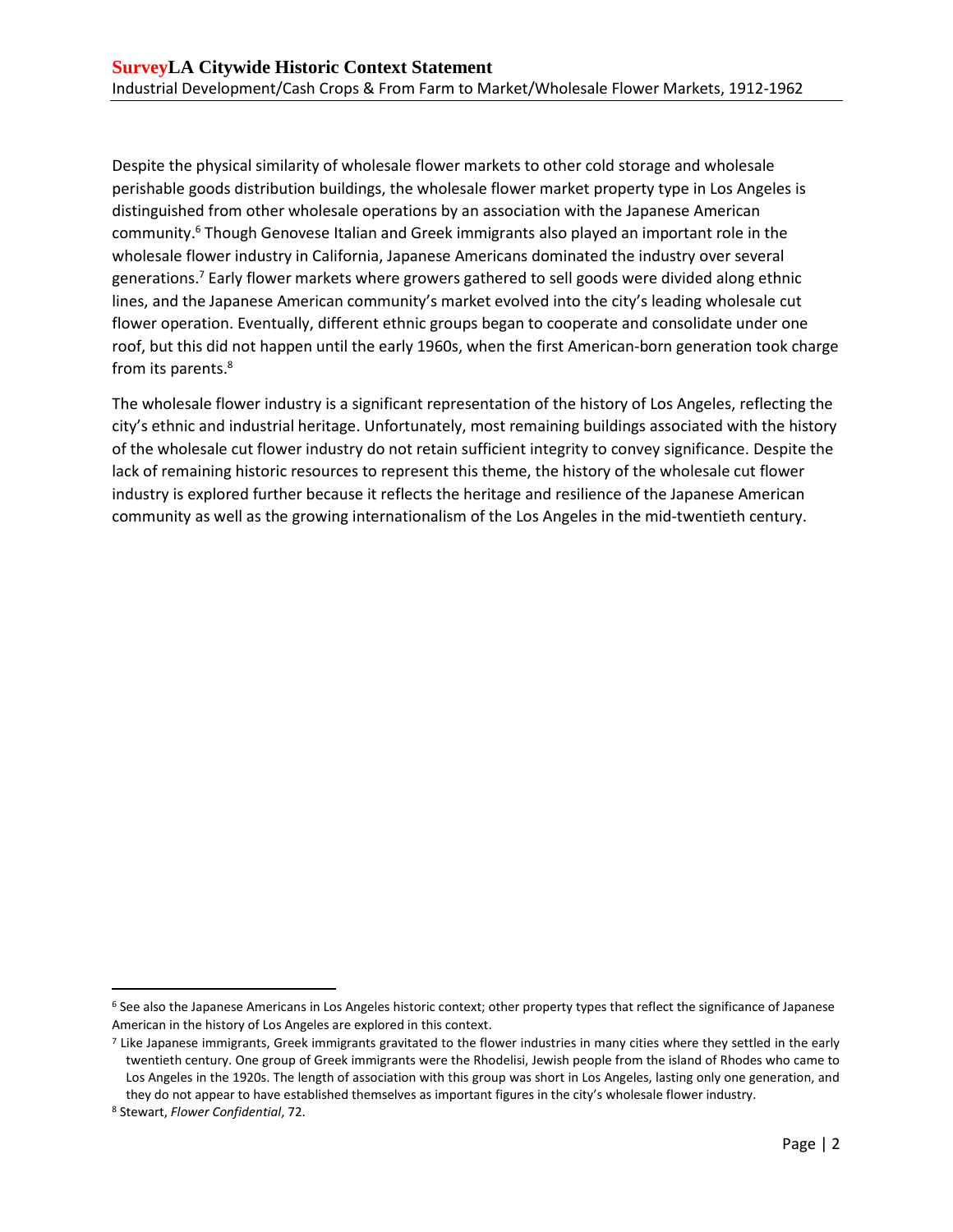## <span id="page-4-0"></span>**HISTORIC CONTEXT**

In the first decades of the twentieth century, Los Angeles emerged as a center of agricultural and industrial production. The city was first linked with a transcontinental rail network in 1877 and ventilated and refrigerated boxcars were introduced by 1887.<sup>9</sup> The first cash crop transported to eastern markets was wheat, but citrus dominated the market after transportation improvements for perishable goods. Between 1890 and 1938, the main cash crops were citrus, olives, and, in the later decades, flowers and bulbs.<sup>10</sup> California's temperate climate allowed growers to meet a demand for food and flowers that were out-of-season in the eastern parts of the United States.<sup>11</sup>

Japanese immigrants dominated the cultivation and sales of flowers, and many other aspects of agriculture in California, following the first waves of immigration from Japan after 1884. <sup>12</sup> There are two common explanations for the involvement of Japanese immigrants in the state's flower-related businesses. The first is that Japanese immigrants initially became involved in agriculture in California because many came from farming towns in Japan. The state's first flower farms were concentrated south of San Francisco in the 1880s. In San Francisco, flower growers were largely initiated into the business by fellow immigrants from the same hometowns or prefectures. This explanation also accounts for Genovese Italian immigrants. The Genovese and Japanese immigrants established flower farms in the same areas south of San Francisco. As Asian immigrants arrived in Southern California from Japan, China, and Korea, they also found niches growing cut flowers in Los Angeles and San Diego.<sup>13</sup> Another explanation for the concentration of Japanese immigrants in the flower industry suggests that the Japanese immigrants who came to San Francisco in late 1800s tried to pursue traditionally urban professions such as engineering and teaching, but encountered discrimination and turned to agriculture.<sup>14</sup> The dual influences of community among fellow immigrants and discrimination from other residents undoubtedly played a role in the decision of many Japanese immigrants to pursue agriculture in California.

In 1908, Los Angeles had 30 florists and 60 nurseries. Names of florists and nurseries listed in the city directory of 1905 reveal that the early flower industry in Los Angeles was not dominated by a single ethnic group. Two florists (~7%) and sixteen nurseries (~25%) were run by people with Japanese names.<sup>15</sup> Unlike other cash crop industries in Los Angeles at the time, the floral trades did not have a listing for wholesale businesses. After the destructive San Francisco earthquake in 1908, many Japanese immigrants moved south and joined Los Angeles' flower industries. However, the Japanese Americans of

<sup>9</sup> Ronald Tobey and Charles Wetherell, *The National Orange Company Packing House: an architectural and technological history, 1898–1940* (Riverside: University of California, Riverside), 43.

<sup>&</sup>lt;sup>10</sup> LSA and Chattel, Inc., *Industrial Development Historic Context* (Los Angeles: City of Los Angeles Office of Historic Resources, 2011, rev. 2017).

<sup>11</sup> Stewart, *Flower Confidential*, 65.

<sup>&</sup>lt;sup>12</sup> The Japanese government prohibited emigration of laborers from Japan until 1884 when the Japanese government and Hawaiian sugar plantations signed an agreement to allow labor immigration. From Hawaii, many Japanese continued on to the United States mainland. In the 1880 Census, 86 Japanese people resided in California. They were mostly students or immigrants who left Japan illegally. In the 1890 Census, 1,114 Japanese people lived in California.

Isami Arifuku Waugh, Alex Yamato, and Raymond Y. Okamura, *A History of Japanese Americans in California. Five Views: An Ethnic Historic Site Survey for California* (U.S. Department of the Interior National Parks Service, 17 Nov. 2004. Web. 16 Feb. 2017).

<sup>13</sup> Stewart, *Flower Confidential,* 72.

<sup>14</sup> Stewart, *Flower Confidential*, 72.

<sup>15</sup> Los Angeles City Directory (1905), 1696 and 1780-1.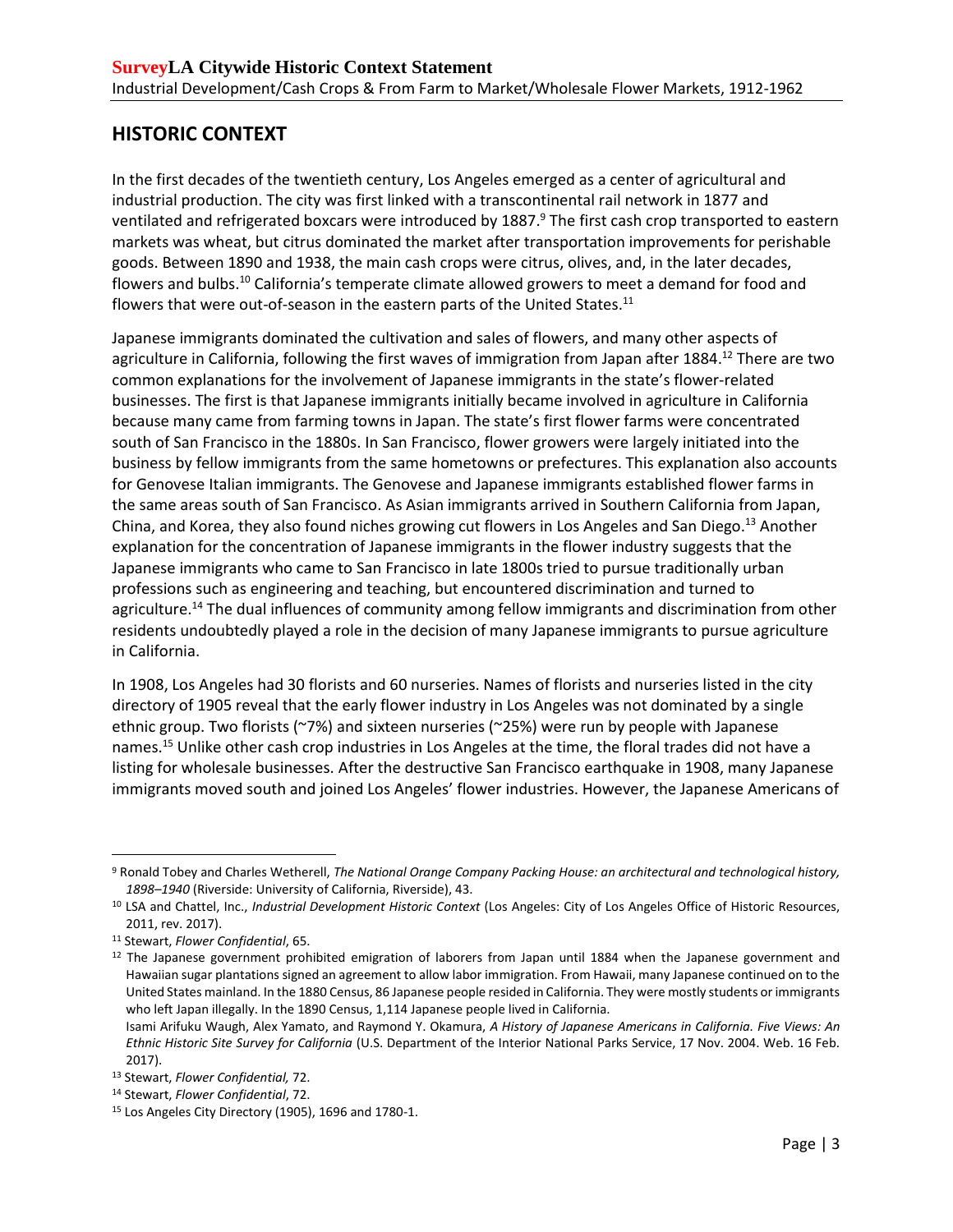San Francisco and Los Angeles' flower trades were competitive with each other throughout the twentieth century.



OUR SHIPPING DEPARTMENT is Finest Equipped in the West.

S. MURATA & CO.

380-386 So. Los Angeles St., LOS ANGELES, CAL. Oldest and Most Experienced Shippers in Southern California

#### WE NEVER MISS

Murata showroom, 1919. Murata was one of the first Japanese-owned wholesale flower operations in Downtown Los Angeles. (*Florists' Review*, Volume 44, Issues 1132-1144)

Before the 1910s, most flower growers in Los Angeles who did not operate retail nurseries gathered in informal markets to sell flowers to the florist trade.<sup>16</sup> Japanese immigrants had formed centers of flower cultivation in West and South Los Angeles and Long Beach. Japanese growers pioneered techniques like growing mums with multiple blooms on a stalk, creating desirable products for the market. The Japanese immigrants also established agricultural cooperatives modeled after traditional organizations in Japan. These growers gathered in informal markets closer to Downtown Los Angeles to sell their products.<sup>17</sup> Unlike citrus, with a vast network of rail-adjacent packing houses connecting groves, flower farms and nurseries did not initially form collective packaging or sales operations to market and sell their products.

Large-scale flower cultivation with significant acreage began in the 1910s and with it came more organized sales operations, transforming flowers into a cash crop. <sup>18</sup> The cooperatives and informal markets were no longer sufficient to meet the increasing supply and nationwide demand for flowers grown in Los Angeles. Listings for wholesale flower operations separate from florists and nurseries began to appear in the city directories.<sup>19</sup> One of the earliest vendors to describe itself as a wholesale operation was the Ocean Park Floral Company in the early 1900s. The company sold flowers grown in its flower fields close to the City of Santa Monica

<sup>16</sup> Stewart, *Flower Confidential*, 72.

<sup>17</sup> This history was largely excerpted from Naomi Hirahara, *A Scent of Flowers: The History of the Southern California Flower Market, 1912-2004* (Pasadena: Midori Books, 2004).

<sup>18</sup> Peggi Ridgway and Jan Works, *Sending Flowers to America: Stories of the Los Angeles Flower Market and the people who built an American floral industry* (Los Angeles: American Florists' Exchange, Ltd., 2008), 11.

<sup>19</sup> The first wholesalers listed were S. Murata & Co (751 Broadway) and Anton Kravchyk (2413 2<sup>nd</sup> Avenue). Los Angeles City *Directory*, 1914.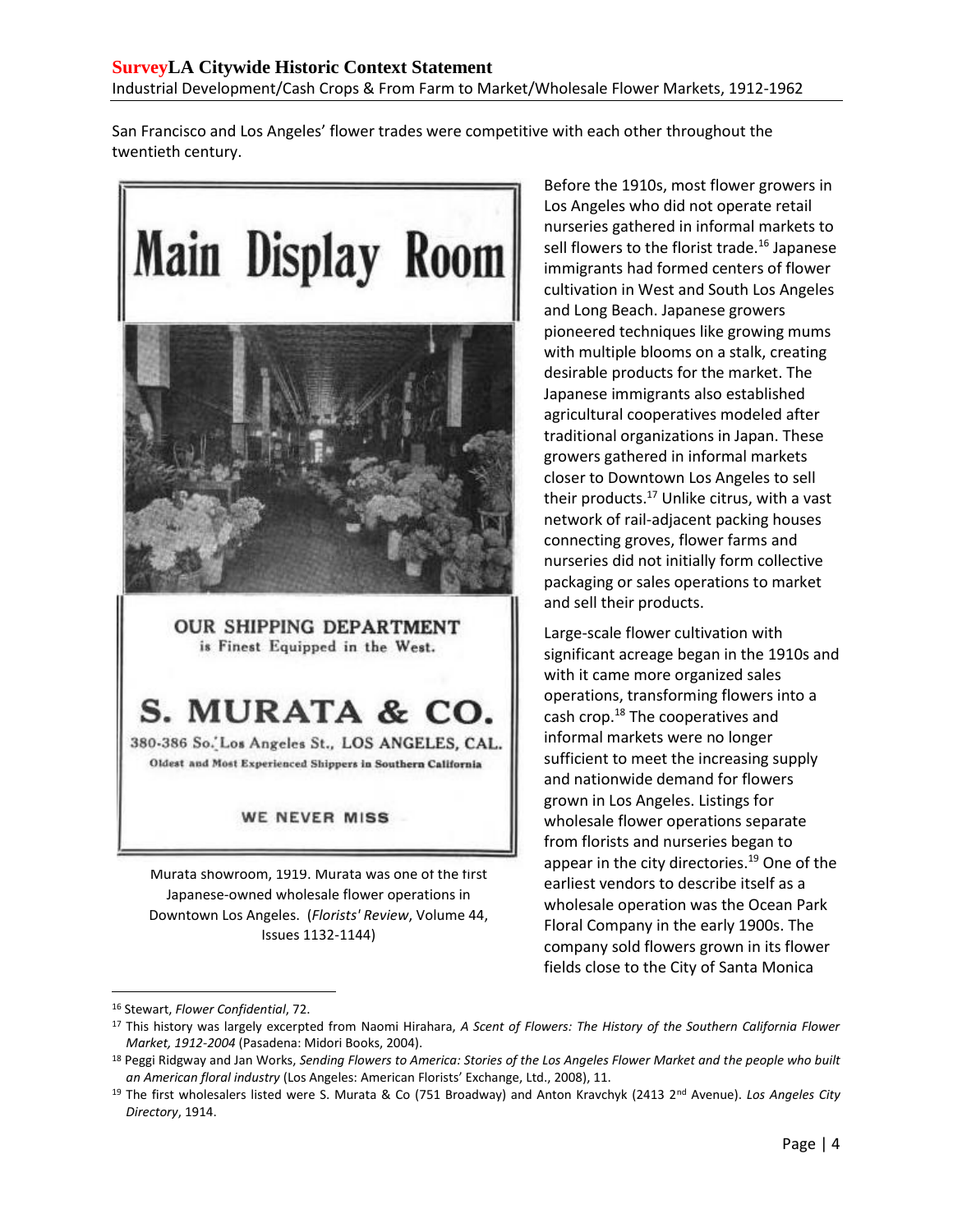from an office at 214 Mercantile Place (demolished) in Downtown Los Angeles.<sup>20</sup> More wholesale operations, with vendors providing shipping services and sales spaces that connected growers, buyers, and florists' shops, emerged in the 1910s. The vendors were not yet concentrated in a single district or block. Los Angeles' flowers became cash crops on a national scale after shipping and wholesale merchants appeared in the 1910s. The industry began to organize and consolidate into wholesale markets with spaces for multiple vendors concentrated in a district in Downtown Los Angeles.

Fifty-four Japanese Issei (immigrant) flower growers started what became the Southern California Flower Market in 1912 as a trade organization for Japanese cut flower growers and sellers in the greater Los Angeles area.<sup>21</sup> The first Southern California Flower Market, a gathering of vendors, opened in 1914 and operated from a building with other wholesale merchants at 421 Wall Street (extant). <sup>22</sup> The Southern California Flower Market had several locations in the 1910s and 1920s, but primarily stayed within a few blocks along Wall Street from its inception until the 2000s. In 1914, the group of vendors officially incorporated the Southern California Flower Market as both a cooperative professional organization and a place to sell flowers. The organization had a Japanese-only membership policy until 1915; however, the Japanese-only practice continued informally until 1963. Japanese men also formed the Southern California Floral Industry Association in the 1910s to recruit growers from around Southern California, especially Long Beach, to sell through the Southern California Flower Market. Seeing the potential of nationwide markets for Southern California's flowers, these organizations experimented with new ways to sell their products. They attempted to open a shipping division (1914 and 1916) and opened a sales office in Chicago (1916). Though they were unsuccessful in establishing a nationwide market for cut flowers at this time, the industry grew in Southern California.

Concurrent with the creation of the Southern California Flower Market, a professional group of European American growers and wholesalers from Germany, Italy, Holland, and Greece, later known as the American Florists' Exchange, established the wholesale Los Angeles Flower Market. The European American Los Angeles Flower Market was located at various buildings along South Broadway in Downtown Los Angeles. While these groups would always be linked together "…the two markets in Los Angeles would remain close in proximity yet distinct to insiders, illuminating a complex relationship related to Los Angeles race relations..."<sup>23</sup> Japanese Issei growers greatly outnumbered the European immigrant growers and drew more buyers to their market. The Europeans' American Florists' Exchange's Los Angeles Flower Market would open earlier in the morning to compete. In San Francisco, Chinese and Japanese growers cooperated with each other and with the Italians because the Italians faced less discrimination and controlled the city's major bank, providing access to capital.<sup>24</sup> In contrast, the ethnic division between wholesale markets remained strong in Los Angeles.

Hostility towards the success of the Japanese immigrant community in the agricultural industry in California led to the passage of two Alien Land Laws in 1913 and 1920. The first tried to discourage immigration of farmers, but the existing support network of Issei farming and market cooperatives encouraged new immigrants to pursue agriculture and agriculture-related industries rather than other

<sup>&</sup>lt;sup>20</sup> The company was known for its signature Vawter Carnations, named for its president EJ Vawter. Mercantile Place was a shopping street later demolished for the Spring Arcade Building.

<sup>&</sup>lt;sup>21</sup> The Issei established three types of organizations in the communities they settled: churches, political/social organizations called by various names, and Japanese language schools. The social organizations were sometimes united by trade.

 $22$  The building was erected in 1913, replacing an older rooming house. Other tenants included tobacco wholesalers and printers, neckwear manufacturers, and hat manufacturers.

<sup>23</sup> Hirahara, *A Scent of* Flowers, 57.

<sup>24</sup> Stewart, *Flower Confidential.*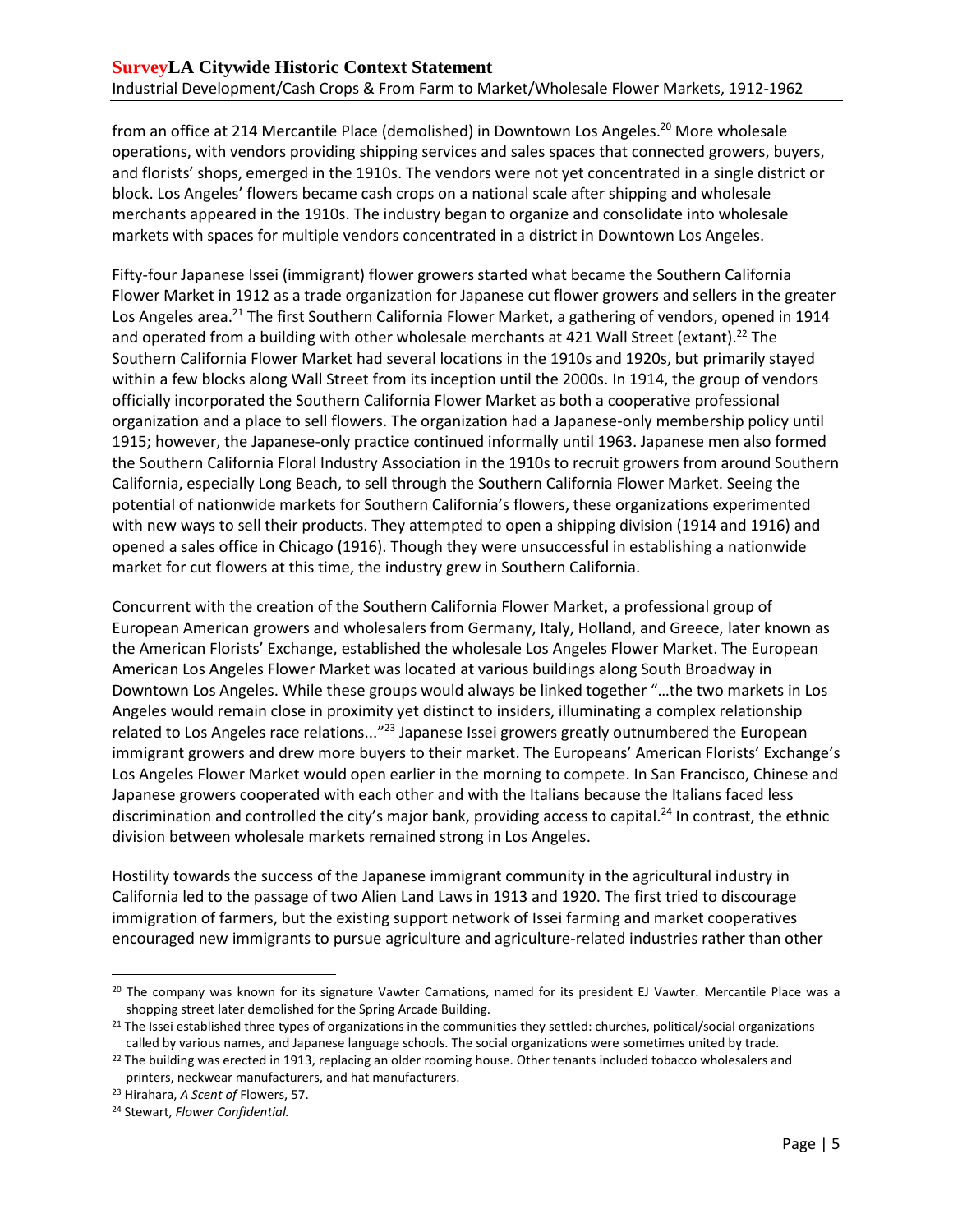professions during this time. The second law in 1920 tried to prohibit Issei from leasing land for agricultural uses. Issei growers responded by purchasing and leasing land under the names of their American-born children. They also focused more on the cut flower industry, growing annuals, instead of perennials for nurseries. Perennials were more lucrative, but were a risky investment when Issei could not own or lease land for a long period. This led to an even greater percentage of Japanese people in the cut flower industry compared to other areas of agriculture. The wholesale market also helped the Issei navigate the law. Though its membership was entirely Issei, as an incorporated company the Southern California Flower Market could lease land. In 1928, the Flower Market formed Golden Sky Investment Corporation, a group with entirely Nisei (American-born) directors who acquired land on behalf of the Southern California Flower Market.

The 1920s were a period of expansion for the flower industry and Southern California agriculture. Controlled water sources from the Los Angeles-Owens River Aqueduct generated an agricultural boom in the 1920s and 1930s. By 1922, Los Angeles County led all other U.S. counties in the value of its agricultural products, with citrus, olives, and flowers being the most important cash crops for export.<sup>25</sup> Large-scale flower cultivation, with significant acreage and associated packing buildings and wholesale markets, began in the 1920s. In 1922, the Southern California Flower Market moved to 753-755 Wall Street (current location, building demolished). The Europeans American's Los Angeles Flower Market relocated as well, across the street to 754 Wall Street. Smaller wholesale flower stores also opened on Wall Street in the 1920s, further establishing a distinct Flower District along Wall Street between 7<sup>th</sup> and 8<sup>th</sup> streets. Most of the buildings used by the wholesale flower industry were previously constructed single story warehouses, garages, or retail shops. The district had numerous surface parking lots.

Though agriculture continued to prosper, the Great Depression, New Deal reforms, and National Recovery Administration introduced changes to the cut flower industry in Los Angeles, particularly in attempts to control the competition between the markets. The National Recovery Administration mandated that the two large flower markets in Los Angeles work together to self-regulate their industry. Though they maintained separate markets, the European and Japanese organizations created the Southern California Floral Association in 1933. The National Recovery Administration also required the two organizations to agree on minimum wages, hours, and price fixing. Language was a huge barrier to the discussions between the markets. Though Nisei (the first generation born in America) were entering the industry by the late 1920s, the Southern California Flower Market and its leaders conducted their business in Japanese through the 1940s. Though many members were foreign born, the American Florists' Exchange conducted its business in English. Nevertheless, the two operations negotiated a cooperative arrangement.

At the onset of World War II, all Japanese Americans in Los Angeles were deported to internment camps and forced to leave their businesses. The 755 Wall Street property was leased by other flower vendors during the war. After the war, the Southern California Flower Market operated from the San Pedro Firm Building at 150 N. San Pedro Street and a parking lot on Wall Street before returning to their prewar building in September 1946. Many original Japanese flower wholesalers and growers were never able to regain their prewar prominence, having lost their property and customers. Newcomers of varying ethnic backgrounds began to replace them.

<sup>25</sup> George Clements, "LA County leads in farm products," *Southern California Business*, September 1922, 41; LSA and Chattel, Inc. *Industrial Development Context*.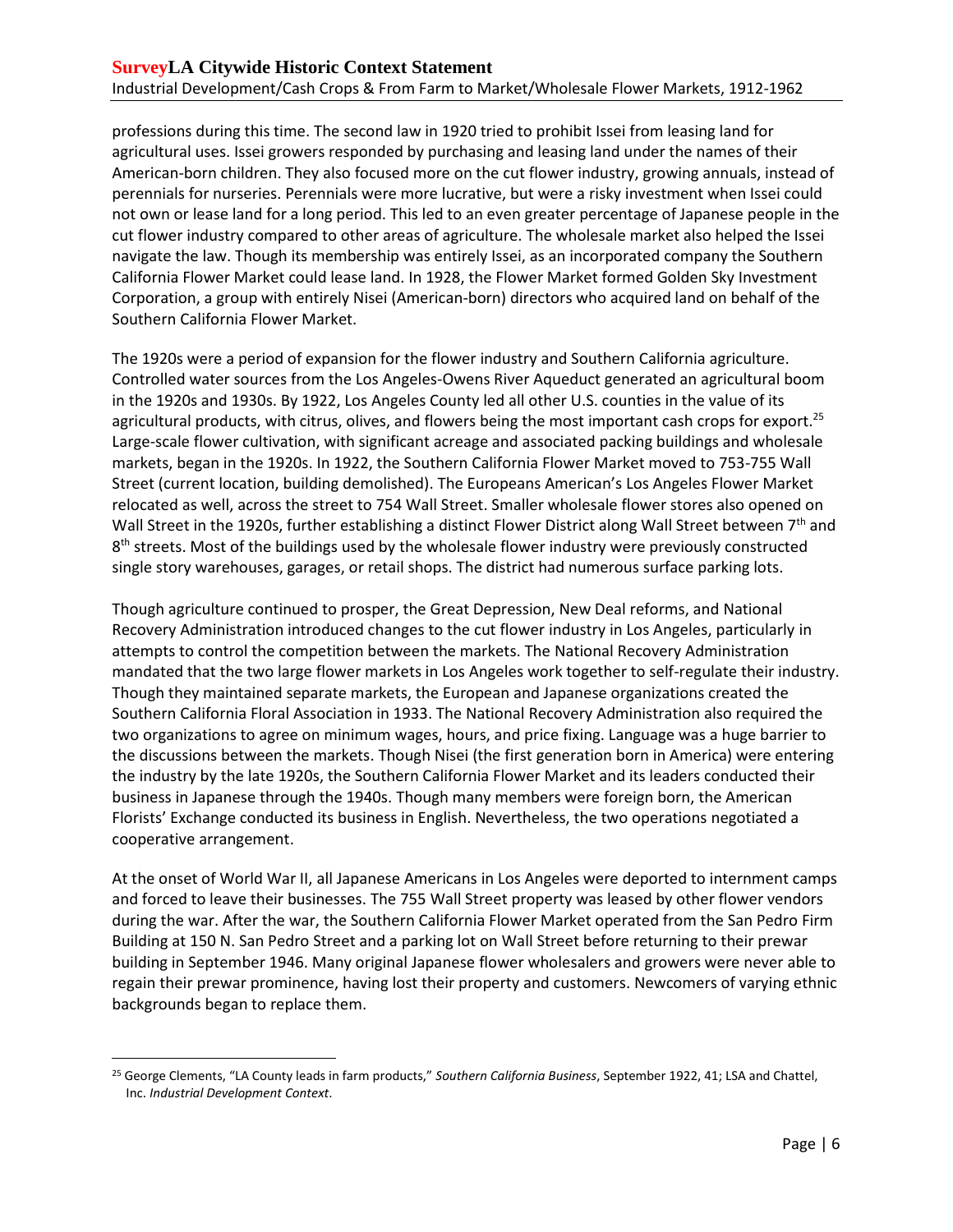Other changes in the postwar era affected local growers, the supplier side of the wholesale markets. After the war, California's remaining flower cultivation was still dominated by Japanese Americans, who produced 65 percent of the flowers grown in California through the 1970s. However, competition with foreign growers in combination with the housing boom signaled the end of large-scale cultivation in Los Angeles and, over the course the postwar era, California.<sup>26</sup> Wholesale flower sales in Los Angeles' Flower District (Wall Street between 7th and 8th Street) continued to flourish despite the changes in supply sources.

Though the growth of flowers in the city of Los Angeles was reduced, its wholesale industry was expanding. The wholesale flower industry changed drastically in the 1950s and 1960s with changes in shipping methods, soil technology, and marketing strategies. To fill empty cargo bays returning to the East Coast, airlines offered low airfreight rates to West Coast wholesale flower dealers, opening the national market beyond the rail lines that dictated previous trade patterns.<sup>27</sup> Soil and pesticide technology improved, creating less risk and enabling growers to cultivate a greater variety of flowers.<sup>28</sup> National marketing groups gained popularity in the postwar era, underwriting advertising campaigns and cultivating buyers.<sup>29</sup> To meet these changes, the Southern California Flower Market restructured, becoming a for-profit company instead of a cooperative, and established new marketing arms. The company focused on land acquisitions, buying property in the Flower District along Maple Avenue, the east side of the same block as their market on Wall Street. Competition between San Francisco and Los Angeles was still strong. Los Angeles maintained its two wholesale markets, though the traditionally Japanese-dominated market of Southern California Flower Growers Inc., was significantly larger. Smaller buildings on the east side of Wall Street and north of 8<sup>th</sup> Street were incorporated into the Flower District outside of the existing wholesale markets. In 1956, San Francisco merged its three markets. Though each retained its identity, collectively they were known as the "San Francisco Flower Terminal."<sup>30</sup> Wholesale flower vendors in Los Angeles began plans for their own expansion. The Southern California Flower Growers Inc.'s opened a new building, the Los Angeles Wholesale Flower Terminal, in 1963. The new building on the block bounded by Maple Avenue and Wall Street was one of the largest wholesale flower facilities in the world.

By this time, the ethnic division between the European and Japanese markets had begun to break down. In the early 1950s, bowling leagues and other social interactions in the Flower District had chipped away at the ethnic exclusiveness of the markets. Language barriers between the markets broke down as more American-born, second generation wholesalers took over the businesses. Though all the officers of the Flower Growers Inc. organization were Nisei at the time of construction, when the new building opened, the market accepted "outsiders," including northern California growers and European American tenants and shareholders. George W. Berlin, Inc. relocated from American Florists' Exchange building across the street to the new Flower Terminal. The George W. Berlin, Inc. became the first non-Japanese shareholder of the Southern California Flower Exchange and company president Elmer Fisher later became the first non-Japanese director of the Flower Growers Inc. The Los Angeles Flower Market on the east side of Wall Street continued operations with a small building. The Flower District expanded as retail and industrial buildings on the east side of Wall Street were rented by flower vendors.

<sup>26</sup> LSA and Chattel, Inc., *Industrial Development Context*.

<sup>&</sup>lt;sup>27</sup> Gary Kawaguchi, Living with Flowers: History of the California Flower Market (San Francisco: California Flower Market, Inc., 1993), 72.

<sup>28</sup> Kawaguchi, 72.

<sup>29</sup> Kawaguchi, 73.

<sup>30</sup> Kawaguchi, 70.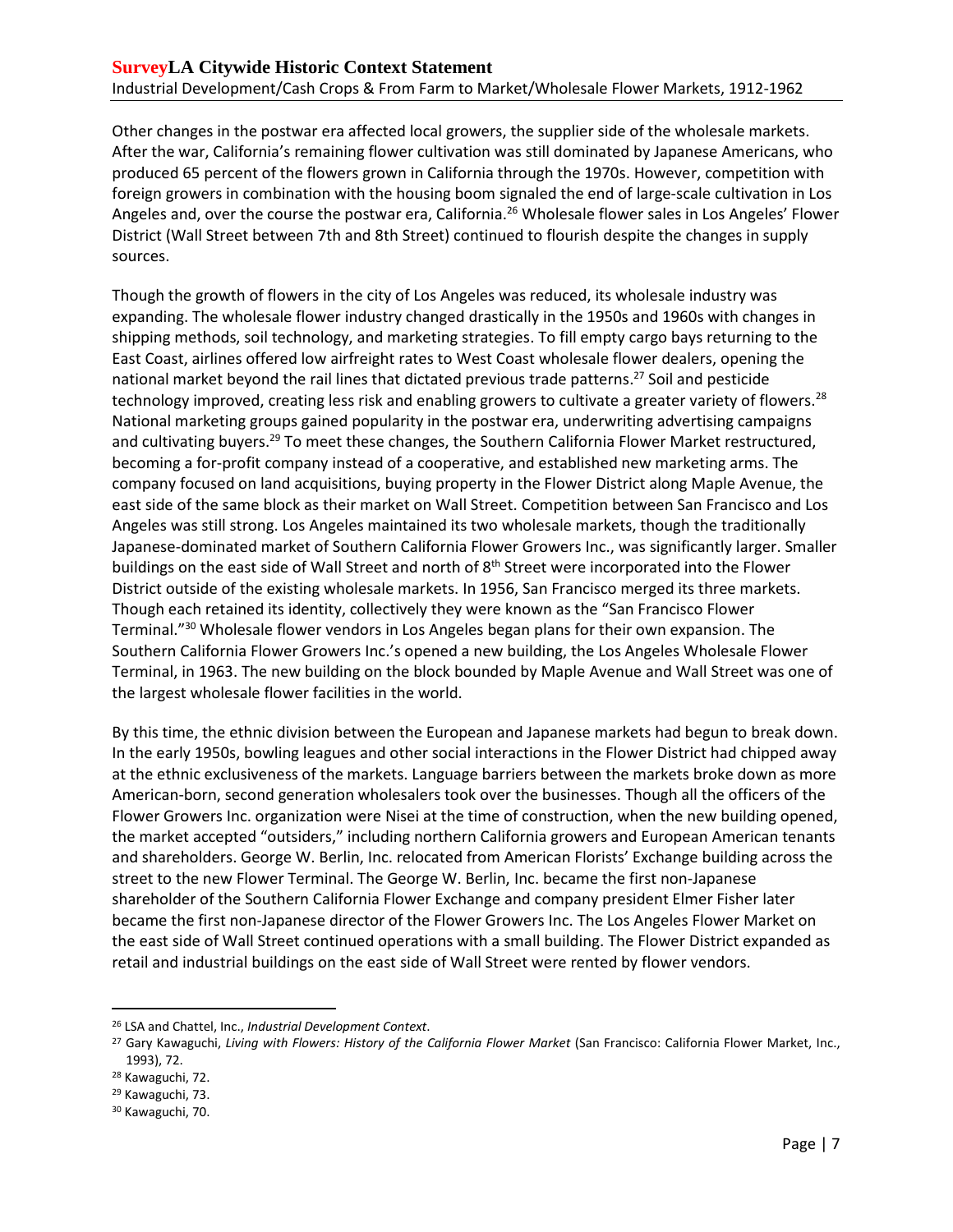Imported flowers, market changes, and increasing sprawl were threatening the wholesale flower industry by the 1970s. The first big box craft stores selling silk flowers, Christmas decorations, and plants opened in the mid-1970s. This business had been a major source of revenue for retail florists and many closed, leading to a loss of buyers for wholesalers, even though most specialized in fresh flowers.<sup>31</sup> In the late 1970s, cut flower production in Colombia exploded, leading to the eventual decline of flowers grown in the United States. In the early 1900s most flowers sold in United States were grown in United States. By the 2000s, three-fourths were imported. $32$  Consumer buying habits also changed. Supermarkets began selling flowers, purchasing the surplus products from Colombia. Supermarket sales of cut flowers expanded rapidly in the 1970s. Supermarket chains consolidated in the late 1990s and early 2000s and generally did not purchase their supplies of flowers through local wholesalers, further affecting the industry. **33**

By the mid-1970s, most of the buildings in the Flower District, including the Flower Terminal building from 1963 appeared outdated. The United States Department of Agriculture also believed the building and entire Flower District were outdated and recommended relocating the markets away from Downtown's rising real estate costs. The Flower Market Advisory Committee, comprising members of both wholesale flower markets in the Flower District disagreed with the recommendation and decided to remain Downtown. The City of Los Angeles provided a \$3 million incentive for the markets to stay in Los Angeles. One condition was that Flower Growers, Inc. become a nonprofit. A substantial addition to the Flower Terminal building was completed in 1981. In the mid-1980s, members of the American Florists' Exchange rehabilitated and expanded buildings at 756 and 728-738 Wall Street and constructed a new building at 778 Wall Street. The wholesale flower industry continued to diversify throughout the 1980s as Latino sellers entered the market.

<sup>31</sup> WFFSA, "Pivotal Moments in The History of WF&FSA" *Wholesale Florists Florist Supplier Association* (WFFSA, 2017. Web. 16 Feb. 2017) <http://www.wffsa.org/aws/WFFSA/pt/sp/about>.

<sup>32</sup> Stewart, *Flower Confidential,* 6.

<sup>33</sup> WFFA.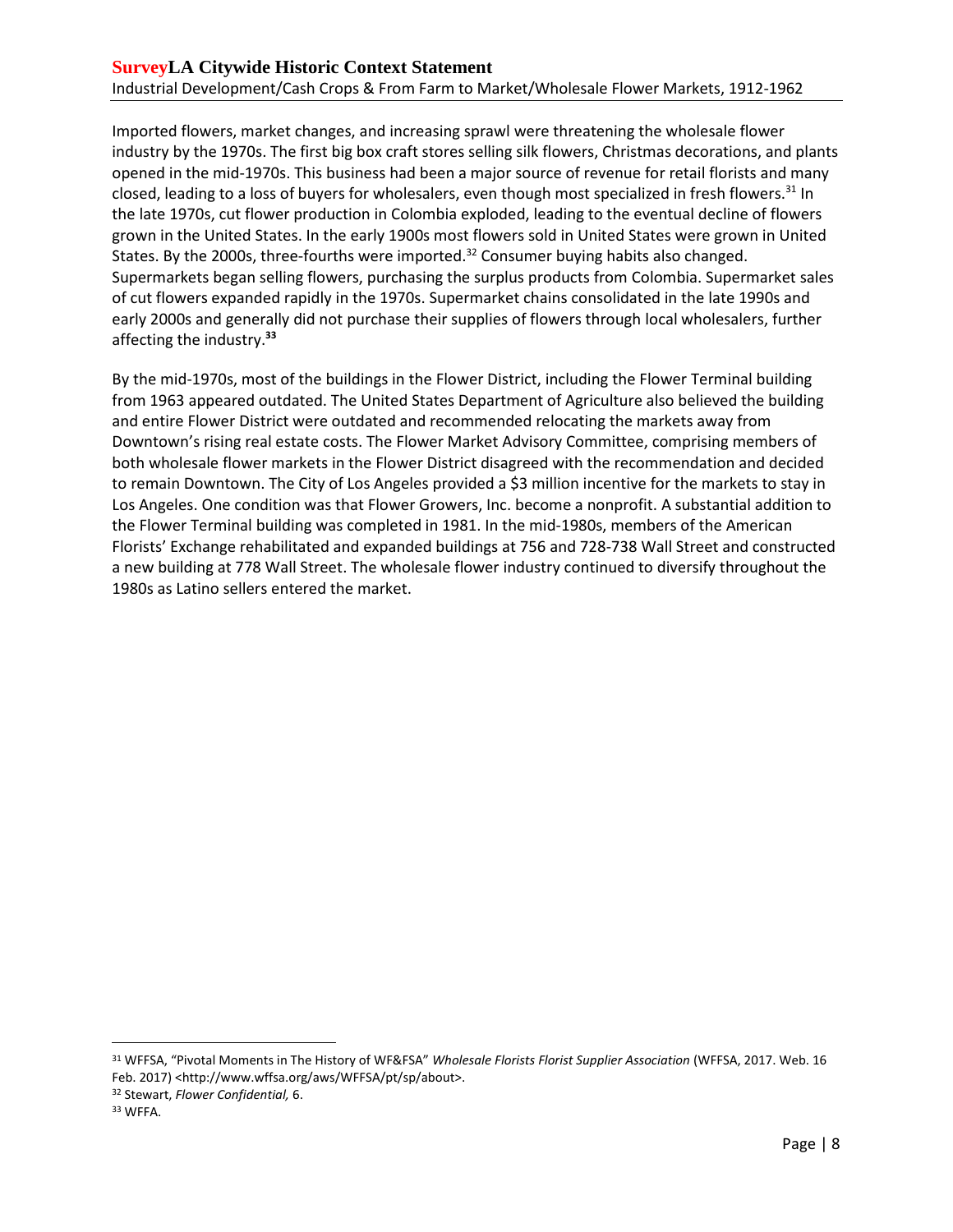## <span id="page-10-0"></span>**ELIGIBILITY CRITERIA:**

| <b>Summary Statement of Significance:</b>       | Wholesale flower market-related resources are<br>significant in the areas of Agriculture, Industry,<br>Commerce, Social History, and/or Ethnic Heritage The<br>earliest wholesale operations for cut flowers emerged<br>in the 1910s and used existing industrial loft buildings.<br>When the first purpose-built wholesale flower markets<br>were constructed in the 1930s, the buildings were<br>similar to other wholesale operations for perishable<br>goods: typically, big, boxy warehouses with cold storage<br>sections and loading docks for trucks. While the<br>buildings were not distinguished architecturally, they<br>play a significant role in the city's industrial history and<br>the Japanese American community's contributions to<br>the city's growth and development. Few intact<br>resources remain. |
|-------------------------------------------------|-------------------------------------------------------------------------------------------------------------------------------------------------------------------------------------------------------------------------------------------------------------------------------------------------------------------------------------------------------------------------------------------------------------------------------------------------------------------------------------------------------------------------------------------------------------------------------------------------------------------------------------------------------------------------------------------------------------------------------------------------------------------------------------------------------------------------------|
| <b>Period of Significance:</b>                  | 1912-1962                                                                                                                                                                                                                                                                                                                                                                                                                                                                                                                                                                                                                                                                                                                                                                                                                     |
| <b>Period of Significance</b><br>Justification: | The period of significance corresponds to the period of<br>growth for the wholesale cut flower industry, the<br>establishment of the Flower District, as well as the time<br>when the industry was segregated along racial lines.<br>After the Los Angeles Wholesale Flower Terminal<br>building opened in 1962, the dominant Japanese<br>American wholesale cut flower organization was no<br>longer closed to non-Japanese vendors. Changes to the<br>wholesale flower industry in the 1960s and 1970s and<br>government incentives to sustain the flower district<br>resulted in widespread redevelopment of existing<br>wholesale flower industry buildings or demolition of<br>buildings constructed before the 1970s.                                                                                                   |
| <b>Geographic Location:</b>                     | The best (and possibly only) known, extant resources<br>are located on the east side of Downtown.                                                                                                                                                                                                                                                                                                                                                                                                                                                                                                                                                                                                                                                                                                                             |
| Area(s) of Significance:                        | Agriculture; Industry; Commerce; Social History; Ethnic<br>Heritage                                                                                                                                                                                                                                                                                                                                                                                                                                                                                                                                                                                                                                                                                                                                                           |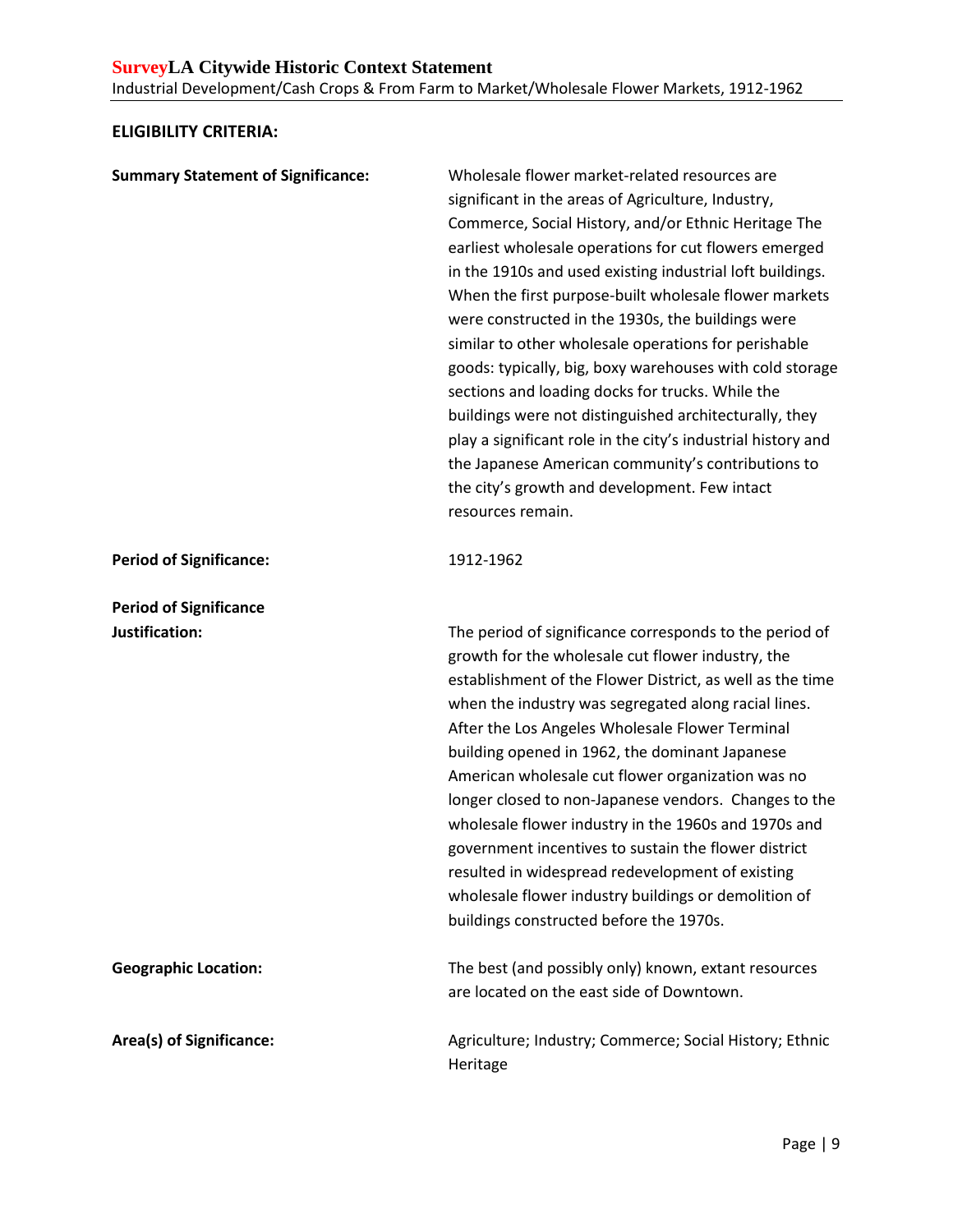### **SurveyLA Citywide Historic Context Statement**

Industrial Development/Cash Crops & From Farm to Market/Wholesale Flower Markets, 1912-1962

| Criteria:                          | NR: A                                                                                                                                                                                                                                                                                       | CR: 1                                           | Local: 1                                                                                               |
|------------------------------------|---------------------------------------------------------------------------------------------------------------------------------------------------------------------------------------------------------------------------------------------------------------------------------------------|-------------------------------------------------|--------------------------------------------------------------------------------------------------------|
| <b>Associated Property Types:</b>  | Industrial - Warehouse<br>Industrial - District<br>Commercial - Retail Building                                                                                                                                                                                                             |                                                 |                                                                                                        |
| <b>Property Type Description:</b>  | Associated property types in Los Angeles are typically,<br>big, boxy warehouses with cold storage sections and<br>loading docks for trucks. Interior arrangement of spaces<br>includes open space for stalls and/or permanent shop<br>space typically facing interior "lanes" or courtyards |                                                 |                                                                                                        |
| <b>Property Type Significance:</b> | Los Angeles.                                                                                                                                                                                                                                                                                | important role in the industrial and commercial | Properties significant under this theme played an<br>development of the Japanese American community in |

#### **Eligibility Standards:**

- Played an important role in the local, regional, or national agricultural economy, either as a growers' market or a broker/distributor's market
- Is associated with a wholesale cut flower business that made an important contribution to the growth and development of Los Angeles
- Is the founding or the long-term location of a wholesale cut flower market
- Was constructed for a flower broker or wholesaler

#### **Character Defining/Associative Features:**

- Retains most of the essential character defining features from the period of significance
- Boxy warehouse form and massing
- Two-story brick, poured concrete, or steel framed building
- First-story warehouse/storage space, characterized by open bays
- Dedicated space for vendors, including open space for stalls and/or permanent shop space typically facing interior "lanes" or courtyards
- Accommodations for loading dock(s), automobile access, and parking on one of more sides
- Proximity to other wholesale markets, cold storage warehouses, and rail spurs
- Contributes to the commercial, social, ethnic. and cultural history of Los Angeles
- May have particular significance for its association with a neighborhood or community in Los Angeles
- May be associated with businesses/corporations that have gained national importance
- May feature corporate designs, logos, and signs
- May have served as a prototype for other buildings and locations
- In most cases, the business is still in operation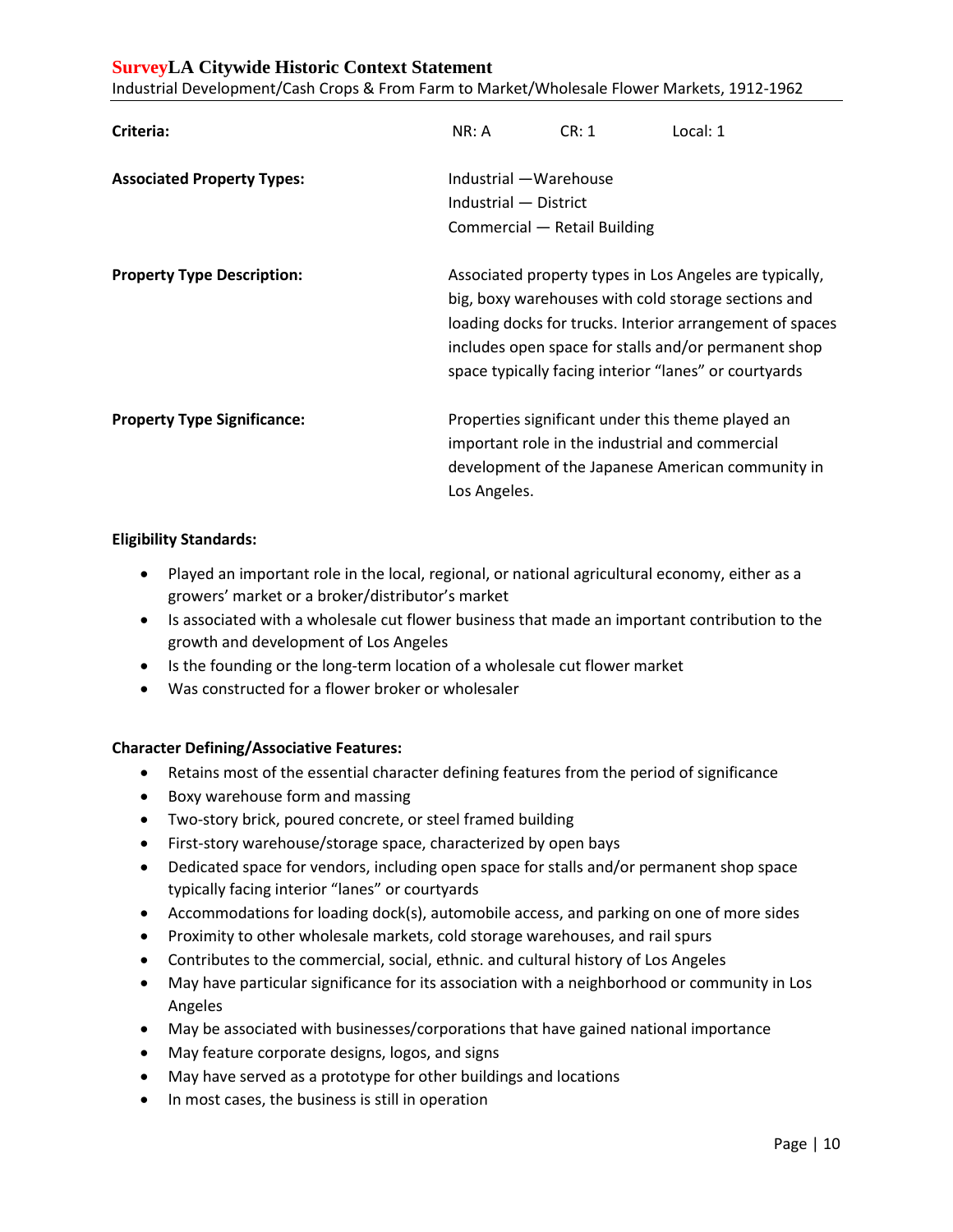May also be significant for associations(s) with commercial merchants, builders, and leaders **Integrity Considerations:**

- Should retain integrity of Location, Design, Setting, Materials, Feeling, and Association
- Property setting includes other wholesale markets (within a block)